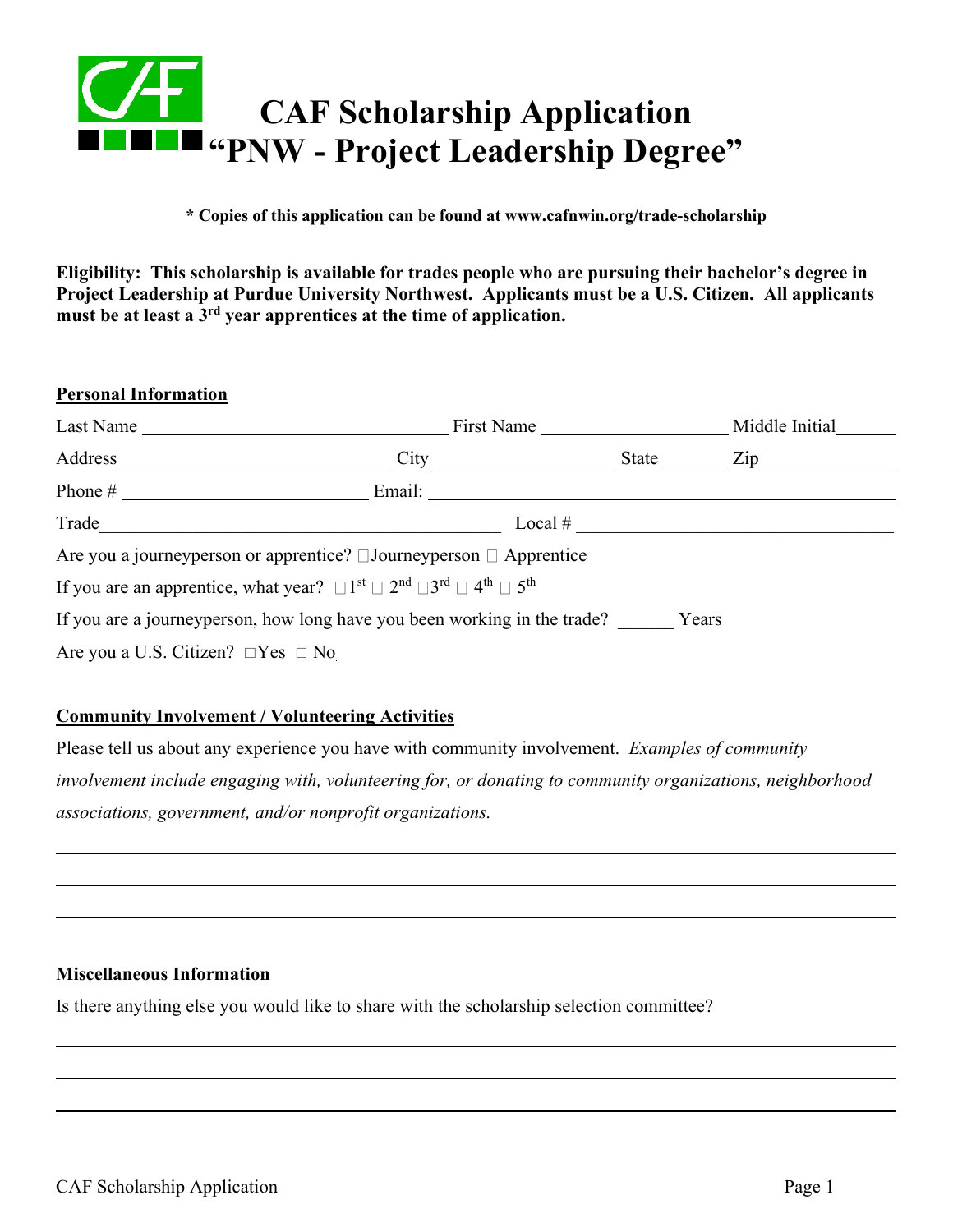# **Scholastic Information**

In the academic year of 2022/2023, I will enter college as a  $\Box$  Freshman  $\Box$  Sophomore  $\Box$  Junior  $\Box$  Senior

# **Transcript Information**

Please include a copy of your most recent transcripts from Ivy Tech Community College. *If you completed or are in the process of completing an apprenticeship program from a trade that receives an associate's degree from Ivy Tech, your apprenticeship school is required to submit your grades for both on-the-job training and academic work to Ivy Tech Community College. This Ivy Tech transcript is required as part of the scholarship application.*

### **Employment History**

For the past two years only. *See attached Employment History Form. Please make additional copies if necessary.*

#### **Construction Essay**

Please attach a typed essay of no more than 500 words on **one** of the following topics:

- Problem Solving Describe a project that you worked on where there were inefficiencies during the construction process. Explain what could have been done to improve inefficiencies on that project.
- Team Building If you were in charge of assembling a team to tackle a complicated project, what qualities would you look for when selecting your team and describe why those qualities are important to success
- Leadership Describe what qualities separate great leaders from poor leaders in the construction industry.
- Conflict Resolution If you were in a position of leadership on a project and witnessed the hazing of an apprentice by one of your crew members, how would you handle the situation?

*In your essay, feel free to include real life examples based on your experiences. Please refrain from using the real names of individuals that you may have worked with in the past.* 

### **Recommendation Letters**

Please include two recommendation letters. One letter shall be from an official within your union (Business Manager, Business Agent, Apprenticeship Coordinator, Apprenticeship Training Instructor). The other letter shall be from a contractor that you have worked for (Executive Level, Project Manager, Superintendent, Foreman). *Please make sure the following information is included in each letter:* **Name** *of the individuals writing the letter,* **phone number** *and/or* **email address***.*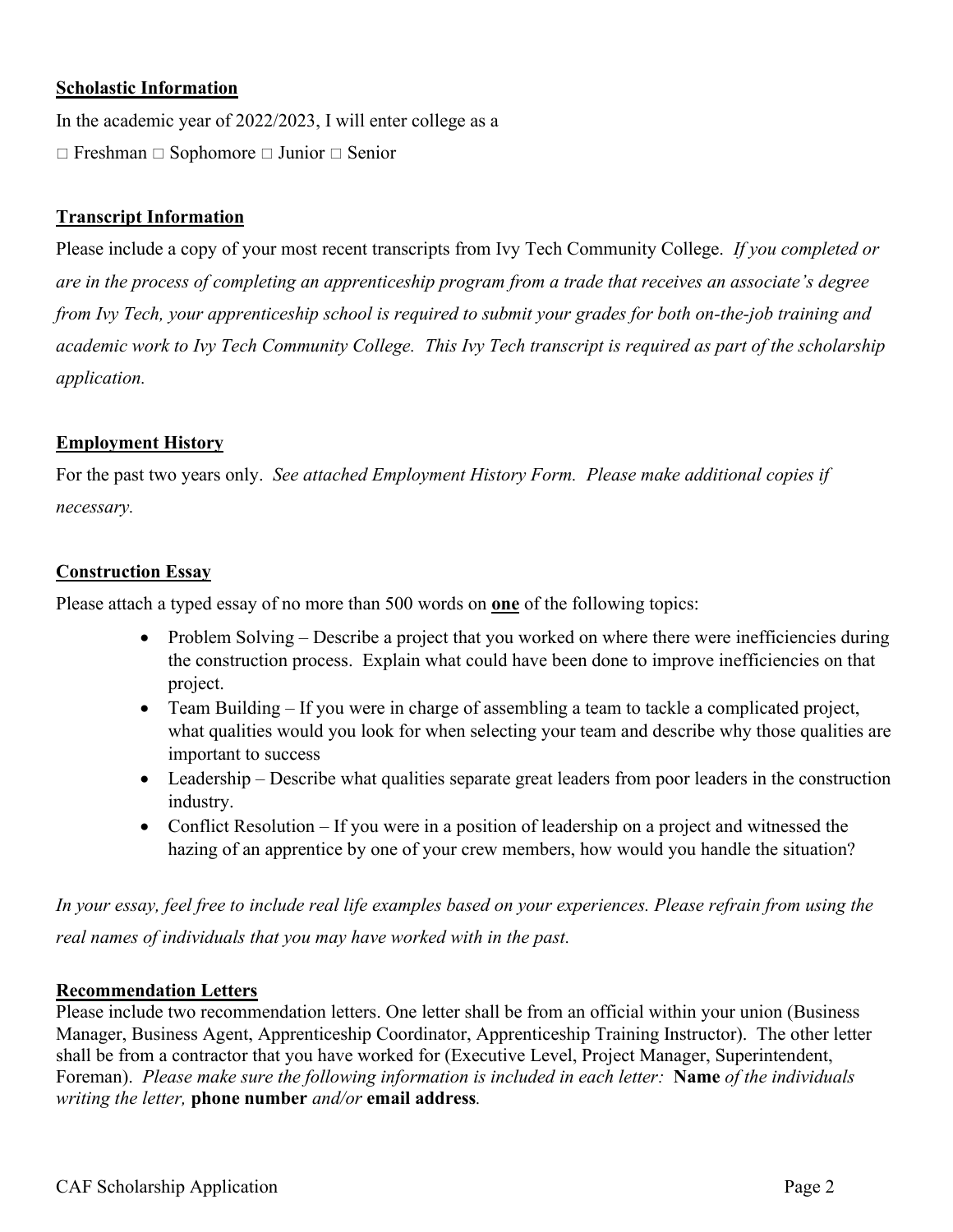### **Applicant Signature**

I have enclosed a copy of the following documents and understand that if any documents are missing or late, my application will not be processed:

### **Checklist of enclosures**

- $\Box$  1.) Completed application
- $\Box$  2.) Copy of latest transcript from Ivy Tech (if applicable)
- $\Box$  3.) Completed employment history form
- $\Box$  4.) Completed essay
- $\Box$  5.) Two letters of recommendation

I agree that the application and all attachments may be used for the purpose of evaluation and selection for the CONSTRUCTION ADVANCEMENT FOUNDATION Scholarship. I hereby certify that the statements herein are true and correct to the best of my knowledge.

Applicant Signature 100 million and the Date of Date 200 million Date 200 million Date 200 million Date 200 million Date 200 million Date 200 million Date 200 million Date 200 million Date 200 million Date 200 million Date

Please mail or drop-off completed scholarship applications to:

Construction Advancement Foundation 6050 Southport Road, Suite A Portage, IN 46368